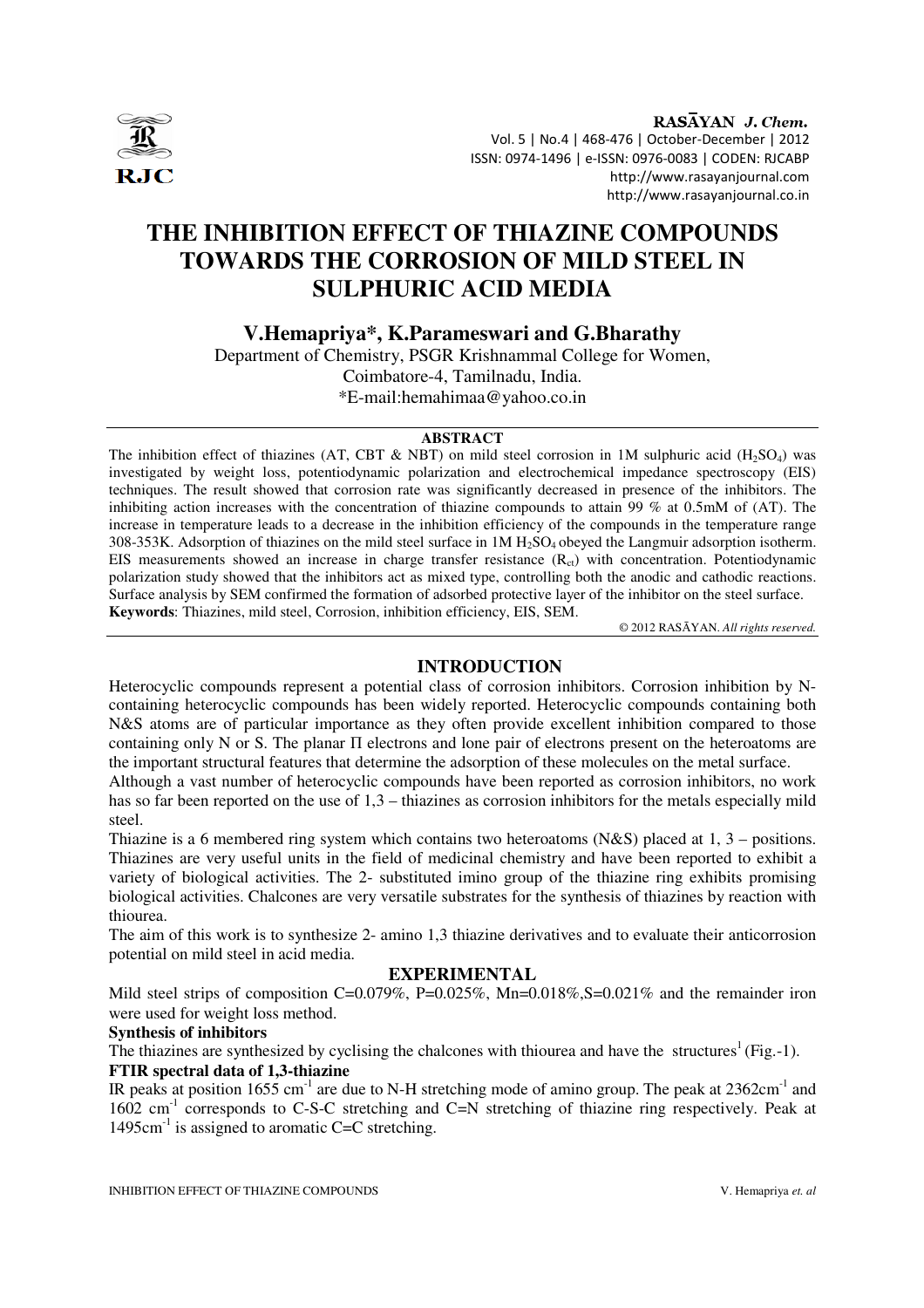# RASAYAN J. Chem. Vol. 5 | No.4 | 468-476 | October-December | 2012

#### **Corrosion monitoring methods Weight loss method**

Mild steel specimens of size 3 cm X 1 cm X  $\Box$  0.05 cm were pickled with concentrated HCl. The plates were washed, dried and polished successively using emery sheets of 1/0, 2/0, 3/0 and 4/0 grades to remove adhering impurities degreased with trichloroethylene and dried. The plates were kept in a desiccator to avoid the absorption of moisture. The initial weights of the polished plates were taken. A blank solution of 1M H<sub>2</sub>SO<sub>4</sub> and various concentration solutions of the inhibitors were taken in a 100ml beaker and the steel specimens were suspended in the solution using glass hooks. Care was taken to ensure that the specimens were immersed completely in the solution and the specimen does not touch the walls of the beaker. After a period of three hours, the specimen were taken out, washed with running water, dried and weighed. From the initial and final weight of the specimen weight loss was calculated. Inhibition efficiency was calculated from the weight loss of the specimen. To know the effect of temperature, the weight loss experiment was carried out at various temperatures (303 K – 333 K).



#### **Electro chemical studies**

Electrochemical impedance and polarization measurements were carried out using Compact stat Electrochemical system (Ivium, Netherlands). The frequency range for EIS measurements was 1MHz to 10MHz with applied potential signal amplitude of 10 mV around the rest potential. The measurements were carried out in a three electrode cell assembly. Platinum and saturated calomel electrodes were used as counter and reference electrodes respectively. The same mild steel specimen in the form of cylindrical rod, embedded in Teflon, with an exposed area of 0.785cm<sup>2</sup> was used as working electrode.

The exposed area was mechanically abraded with a series of emery papers of variable grades, washed with distilled water, degreased with trichloro ethylene and finally washed with water. Before measurements the working electrode was immersed and left for 10 min at the open circuit potential. Polarization measurements were obtained at a scan rate of 10 mV/ min. All measurements were made at  $30 \pm 1$ <sup>o</sup>C in solutions open to the atmosphere under unstirred conditions.

# **Synergistic effect of halide ions**

The synergistic effect was studied in the presence of 1mM KCl, KBr and KI to the steel specimen immersed for 3 hours in  $1M H<sub>2</sub>SO<sub>4</sub>$  containing various concentration of the inhibitor. The weight loss method procedure was followed to study the synergistic effect.

# **RESULTS AND DISCUSSION**

**Weight Loss Method** The inhibition efficiency with different concentration of the inhibitors (AT, CBT&NBT) on the mild steel in  $1M H<sub>2</sub>SO<sub>4</sub>$  has been evaluated by weight loss measurements and the results are summarized in Table-1. The data revels that inhibition efficiency increases with increase in concentration of the inhibitors. The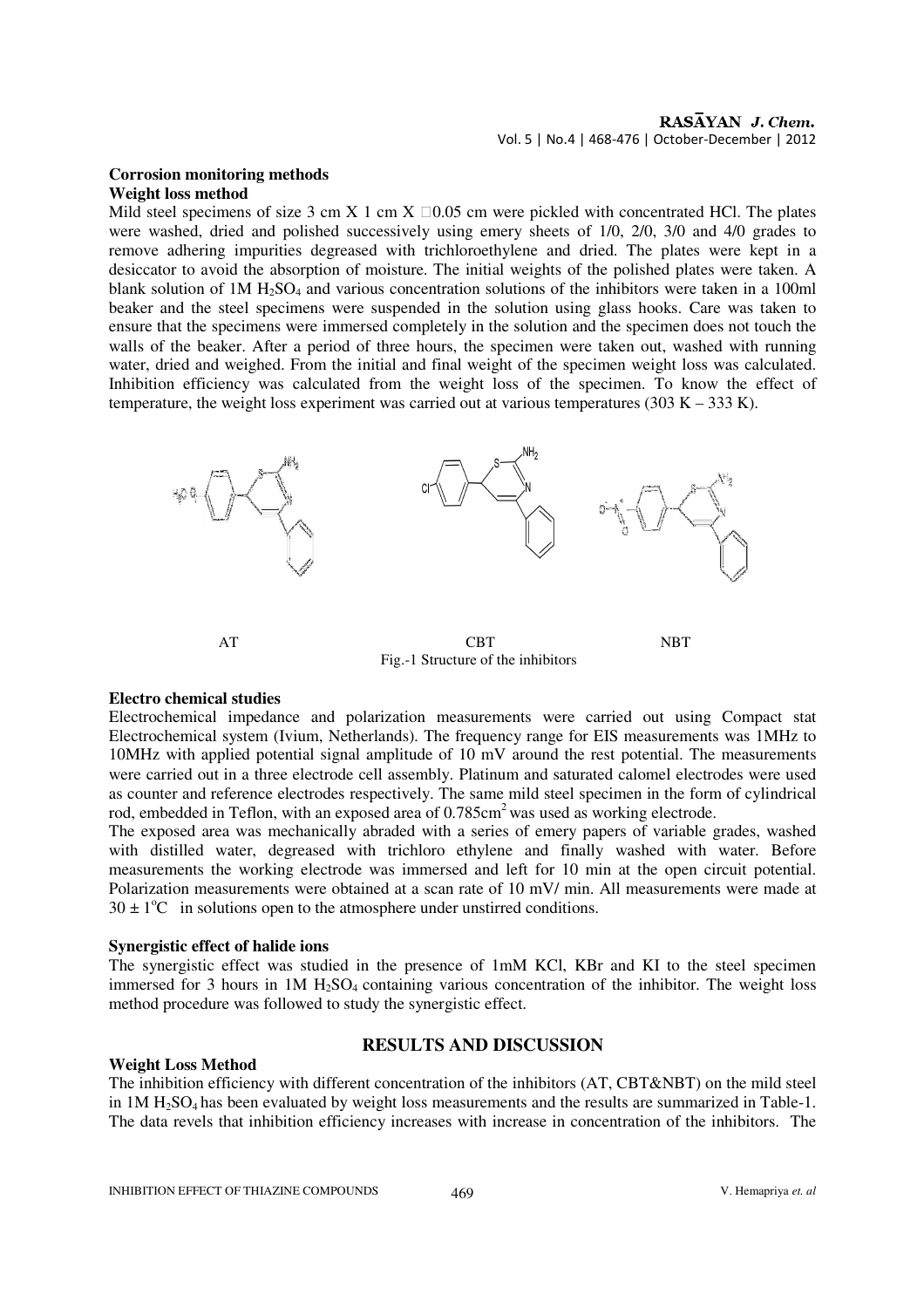# RASAYAN J. Chem.

Vol. 5 | No.4 | 468-476 | October-December | 2012

behavior may be attributed to an increase in surface coverage (θ) by the adsorption of inhibitor on the mild steel surface, in the aggressive solution, which restricts the dissolution of the metal.

#### **Effect of temperature**

The effect of temperature on the inhibited acid-metal reaction is highly complex because many changes occur on the metal surface such as rapid etchings, desorption of the inhibitor and the inhibitor may undergo decomposition and/ or rearrangement. To evaluate the effect of temperature on the adsorption behavior as well as to determine the activation parameters of the corrosion of mild steel in 1M  $H_2SO_4$ solution and  $1M H<sub>2</sub>SO<sub>4</sub>$  solution containing the inhibitors, the weight loss measurements were carried out in the temperature range of 303-333K and the results are presented in Table-2. The data revel that as the temperature is increased the corrosion rate increased and the inhibition efficiency decreased. The decrease in the inhibition efficiency with increase in temperature may be attributed to the increase in the solubility of the protective film or the reaction products precipitated on the surface of the metal that might otherwise inhibit the reaction  $2-3$ . This is in accordance with Ergun et al  $4$ .

The corrosion rate (CR) of the mild steel in acidic media is related to the temperature by the Arrhenius equation-

#### Log  $CR = log A - Eq/ 2.303 RT$

Where CR is the corrosion rate, Ea is the apparent activation energy, R is the molar gas constant, T is the absolute temperature and A is the frequency factor. The plot of log CR vs 1/T is shown in Fig.-2.

Linear plots were obtained. The values of Ea were calculated from the slope of the straight lines and are given in Table-3. The relationship between the temperature dependence of percent inhibition efficiency (%IE) of an inhibitor and the activation energy found in its presence is given as follows  $5-6$ :

- (i.) Inhibitors whose inhibition efficiency decreases with temperature increase, the value of activation energy (Ea) is greater than that in the uninhibited solution.
- (ii.) Inhibitors whose % IE does not change with temperature variation, the activation energy does not change with the presence of inhibitors.
- (iii.) Inhibitors whose  $\%$  IE increases with temperature increase, the value of activation energy (Ea) found is less than that in the inhibited solution.

It is clear from the Table-3 that Ea values in the presence of inhibitors are higher than that in the absence. The higher Ea values imply a slow reaction and that the reaction is very sensitive to temperature. The increase in the activation energy in the presence of inhibitors signifies physical adsorption<sup>7</sup>. The Gibbs free energy of adsorption (∆Gº) calculated from surface coverage θ is listed in Table-3. The negative values of ∆Gº ensure spontaneity of adsorption process and the stability of the adsorbed layer on the surface of the mild steel .This stability of the adsorbed layer decreases with increase in temperature. It is clearly seen from the decrease in the absolute value of ∆G<sup>o</sup><sub>ads</sub> with the raising temperature. This also refers to physical adsorption.

Generally the values of  $\Delta G^{\circ}$  less negative then -40KJ mol<sup>-1</sup> are consistent with the electrostatic interaction between the charged molecules and the charged metal surface (physisorption), those more negative than - 40KJ mol<sup>-1</sup> involve charge sharing or charge transfer from organic molecules to the metal surface to form a coordinate type of bond(chemisorptions)<sup>8-9.</sup> Based on the data presented in Table-3 the value of the ∆G<sup>°</sup> was found to be less negative then -40KJ mol<sup>-1</sup>. This confirms the occurrence of physical adsorption.

#### **Adsorption isotherm**

Adsorption of the inhibitor molecules mainly depends on the charge and nature of the metal surface, electronic characteristics of the metal surface, temperature, adsorption of the solvent, ionic species and the electrochemical potential at the solution interface. The adsorption isotherm describes the adsorption behavior of organic compounds. The most frequently used adsorption isotherms are Langmuir, Tempkin, Frumkin and Freundlich. To obtain the adsorption isotherm, the degree of surface coverage (Ө) was calculated for various concentrations of thiazines from the weight loss data and listed in Table-1.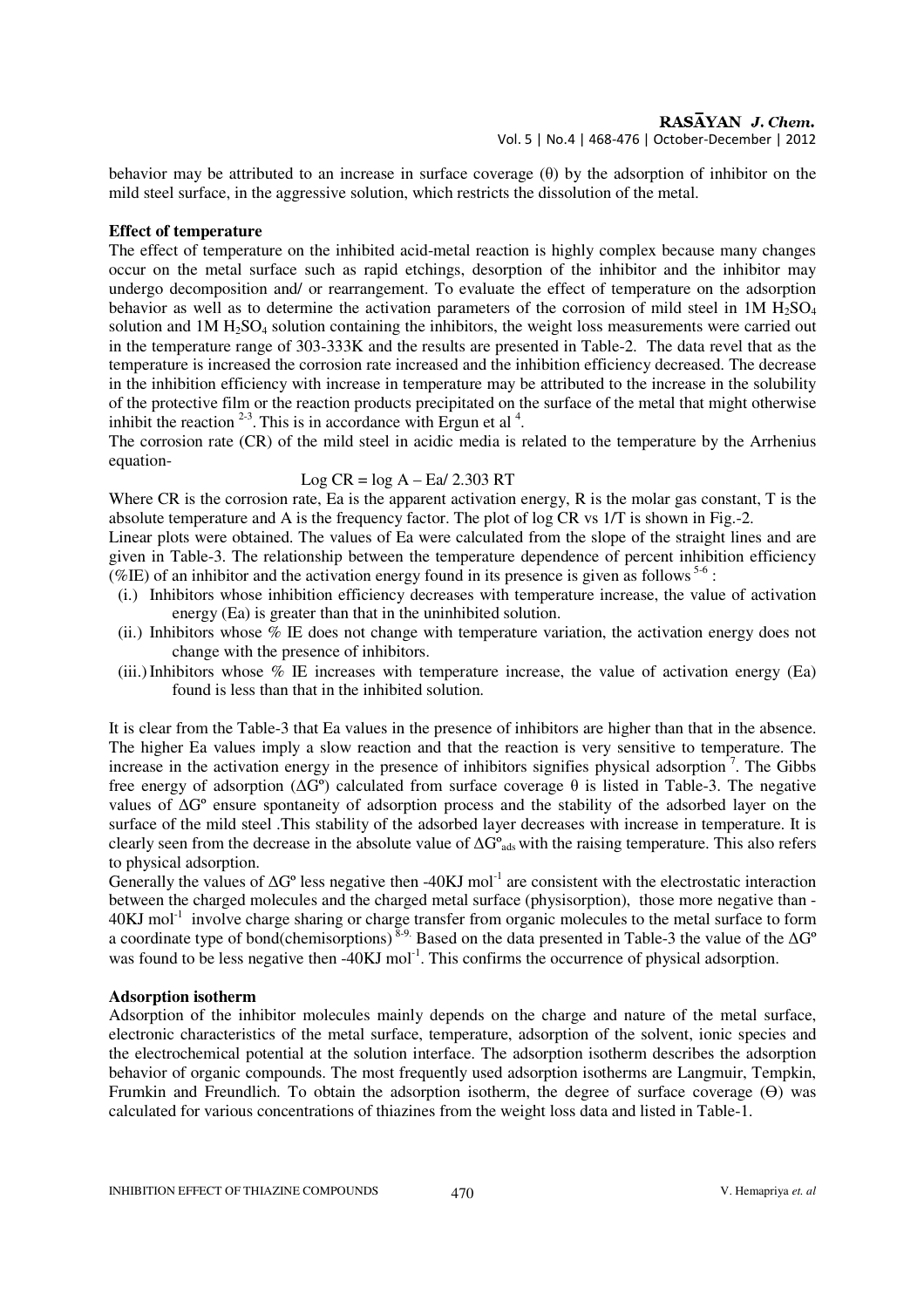RASAYAN J. Chem.

Vol. 5 | No.4 | 468-476 | October-December | 2012

Adsorption behavior of thiazines is best explained by Langmuir adsorption isotherm. Langmuir isotherm is an ideal isotherm for physical or chemical adsorption where there is no interaction between the adsorbate and adsorbent  $10$ . Assumption of Langmuir relates the concentration of the adsorbate in the bulk of the electrolyte (C) to the degree of surface coverage ( $\Theta$ ) according to the equation-

$$
C/\Theta = 1/K + C
$$

Where 'K' is the equilibrium constant of adsorption.

A liner plot behavior has been obtained when the graph is plotted between  $C/\Theta$  and  $C$  (Fig.-3).

Applicability of Langmuir adsorption isotherm to the adsorption of thiazines on mild steel confirms the formation of multimolecular layer of adsorption where there is no interaction between the adsorbate and the adsorbent 3. 

| Name of the | Inhibitor     | Weight    | Inhibitor  | corrosion rate | Degree of          |
|-------------|---------------|-----------|------------|----------------|--------------------|
| inhibitor   | concentration | loss(gms) | Efficiency | (mpy)          | $coverage(\theta)$ |
|             | (mM)          |           | $(\%)$     |                |                    |
|             | <b>Blank</b>  | 0.3009    |            | 7506.37        |                    |
|             | 0.1           | 0.0154    | 94.88      | 384.17         | 0.9488             |
| AT          | 0.2           | 0.0073    | 97.57      | 182.10         | 0.9757             |
|             | 0.3           | 0.004     | 98.67      | 99.78          | 0.9867             |
|             | 0.4           | 0.003     | 99.0       | 74.83          | 0.999              |
|             | 0.5           | 0.001     | 99.16      | 24.94          | 0.9996             |
|             | 0.1           | 0.0221    | 92.65      | 551.31         | 0.9265             |
|             | 0.2           | 0.0205    | 93.18      | 511.40         | 0.9318             |
| <b>CBT</b>  | 0.3           | 0.0199    | 93.38      | 496.43         | 0.9338             |
|             | 0.4           | 0.0133    | 95.57      | 331.78         | 0.9557             |
|             | 0.5           | 0.0115    | 96.17      | 286.88         | 0.9617             |
| <b>NBT</b>  | 0.1           | 0.1063    | 64.67      | 2651.80        | 0.6467             |
|             | 0.2           | 0.0805    | 73.24      | 2008.18        | 0.7324             |
|             | 0.3           | 0.0638    | 78.79      | 1591.58        | 0.7879             |
|             | 0.4           | 0.0435    | 85.54      | 1085.16        | 0.8554             |
|             | 0.5           | 0.0244    | 91.89      | 608.692        | 0.9189             |

Table-1: Inhibition efficiency at various concentrations of thiazine for the corrosion of mild steel in IM H<sub>2</sub>SO<sub>4</sub> obtained by weight loss measurements at  $30 \pm 1$ <sup>o</sup>C

Table-2: Effect of temperature on inhibition efficiency of thiazines at 0.5mM concentration in IM  $H<sub>2</sub>SO<sub>4</sub>$ 

| Name of the<br>inhibitor | Temperature(K) | Weight Loss<br>(gms) | Inhibition<br>efficiency $(\% )$ | Corrosion Rate<br>(mpy) |
|--------------------------|----------------|----------------------|----------------------------------|-------------------------|
|                          | 303            | 0.001                | 99.16                            | 74.83                   |
| AT                       | 313            | 0.0074               | 97.78                            | 553.80                  |
|                          | 323            | 0.0173               | 95.07                            | 1294.71                 |
|                          | 333            | 0.0408               | 88.47                            | 3053.43                 |
|                          | 303            | 0.0072               | 96.17                            | 538.84                  |
| <b>CBT</b>               | 313            | 0.0179               | 94.65                            | 1339.61                 |
|                          | 323            | 0.0291               | 91.7                             | 2177.81                 |
|                          | 333            | 0.0424               | 88.02                            | 3173.17                 |
|                          | 303            | 0.0164               | 90.24                            | 1227.35                 |
| <b>NBT</b>               | 313            | 0.0388               | 88.41                            | 2903.75                 |
|                          | 323            | 0.0638               | 81.82                            | 4774.72                 |
|                          | 333            | 0.0984               | 72.2                             | 7364.15                 |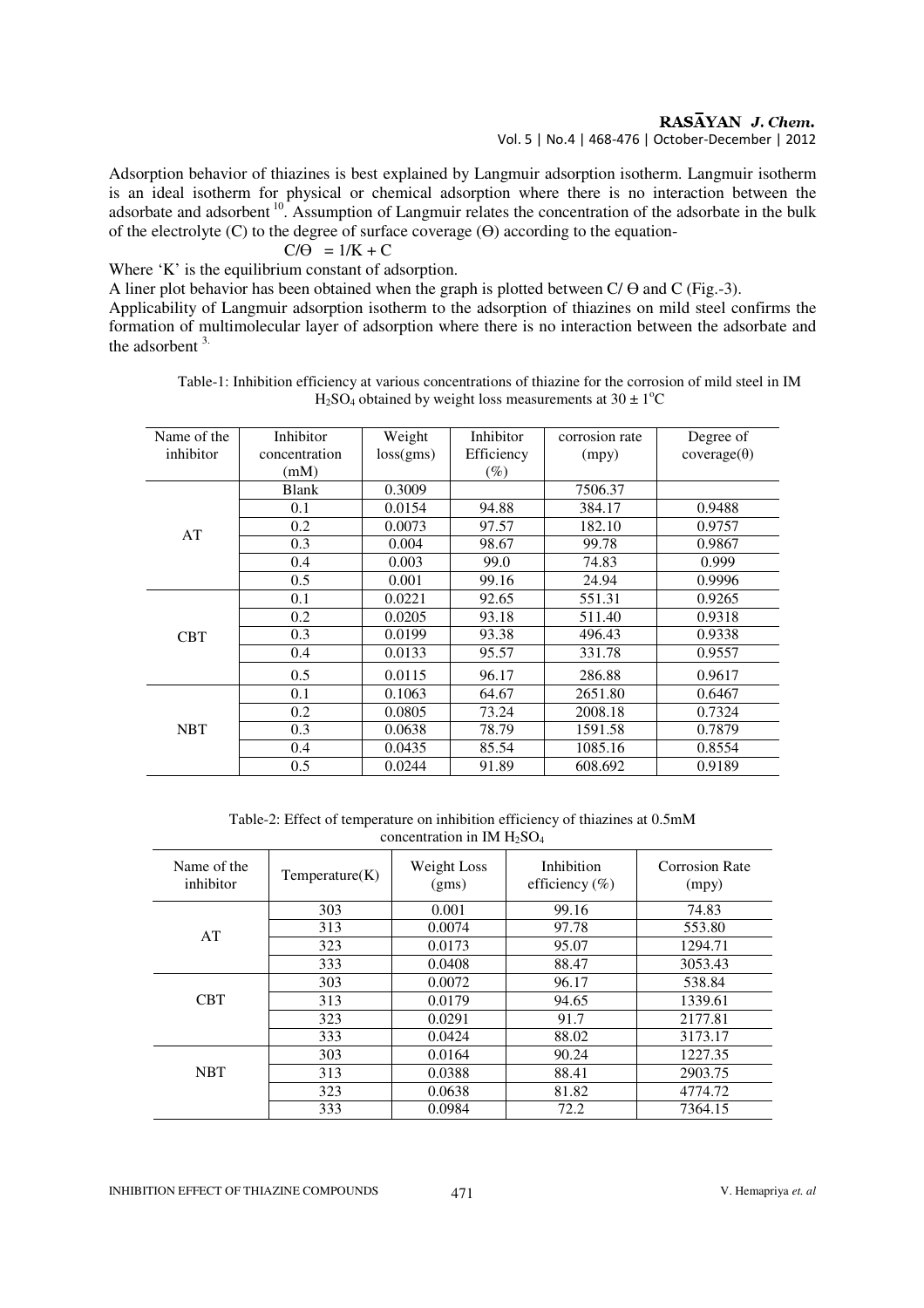#### RASĀYAN J. Chem. Vol. 5 | No.4 | 468-476 | October-December | 2012

Table-3 : Activation energy and free energy of adsorption for the corrosion of mild steel in IM  $H_2SO_4$  at 0.5mM concentration of inhibitors

| Name of the<br>inhibitor | Ea(Kj) | $\Delta G^0_{ads}$ at various temperatures (Kj) |          |          |          |  |  |
|--------------------------|--------|-------------------------------------------------|----------|----------|----------|--|--|
|                          |        | 303K                                            | 313K     | 323K     | 333K     |  |  |
| <b>Blank</b>             | 21.34  |                                                 |          |          | -        |  |  |
| AT                       | 101.02 | $-31.57$                                        | $-22.10$ | $-20.59$ | $-18.68$ |  |  |
| <b>CBT</b>               | 48.96  | $-19.98$                                        | $-19.73$ | $-19.10$ | $-18.56$ |  |  |
| <b>NBT</b>               | 49.47  | $-17.47$                                        | $-17.54$ | $-16.68$ | $-15.68$ |  |  |

Table-4: Potentiodynamic polarization parameters for thiazines at selected concentrations in IM  $H_2SO_4$ 

| Name of<br>the | Inhibitor<br>concentration mM | <b>Tafel Slopes</b><br>(mV/decade) |     | Ecorr<br>(mV) | <b>Icorr</b><br>$(\mu A/Cm2)$ | Inhibition<br>efficiency $(\% )$ |
|----------------|-------------------------------|------------------------------------|-----|---------------|-------------------------------|----------------------------------|
| inhibitor      |                               | ba                                 | bc  |               |                               |                                  |
| AT             | <b>Blank</b>                  | 69                                 | 141 | $-474.3$      | 3108                          |                                  |
|                | 0.1                           | 34                                 | 134 | $-477.7$      | 591                           | 80.98                            |
|                | 0.3                           | 36                                 | 148 | $-439.1$      | 196                           | 93.69                            |
|                | 0.5                           | 35                                 | 129 | $-450.2$      | 184                           | 94.07                            |
| <b>CBT</b>     | 0.1                           | 28                                 | 116 | $-472.5$      | 489                           | 84.26                            |
|                | 0.3                           | 35                                 | 102 | $-463$        | 174                           | 94.40                            |
|                | 0.5                           | 37                                 | 89  | $-466.7$      | 124                           | 96.01                            |
| <b>NBT</b>     | 0.1                           | 32                                 | 130 | $-487.8$      | 794                           | 74.45                            |
|                | 0.3                           | 49                                 | 141 | $-501.3$      | 673                           | 78.34                            |
|                | 0.5                           | 32                                 | 129 | $-496.5$      | 667                           | 78.53                            |



Fig-2: Arrhenius plot of corrosion rate of mild steel in IM  $H_2SO_4$  in presence and absence of the inhibitors

#### **Polarization studies**

Potentiodynamic polarisation studies on the mild steel have been made for the inhibitors in  $1M H_2SO_4$ . Typical polarization curves are depicted in Fig 4. Corrosion kinetic parameters E<sub>corr</sub>, I<sub>corr</sub>, Tafel constants (ba, bc) and inhibition efficiency are presented in Table 4. The lower current density  $(I_{corr})$  values in the presence of inhibitors without causing significant changes in corrosion potential  $(E_{\text{corr}})$  suggest that the compounds are mixed type inhibitors and are adsorbed on the surface there by blocking the corrosion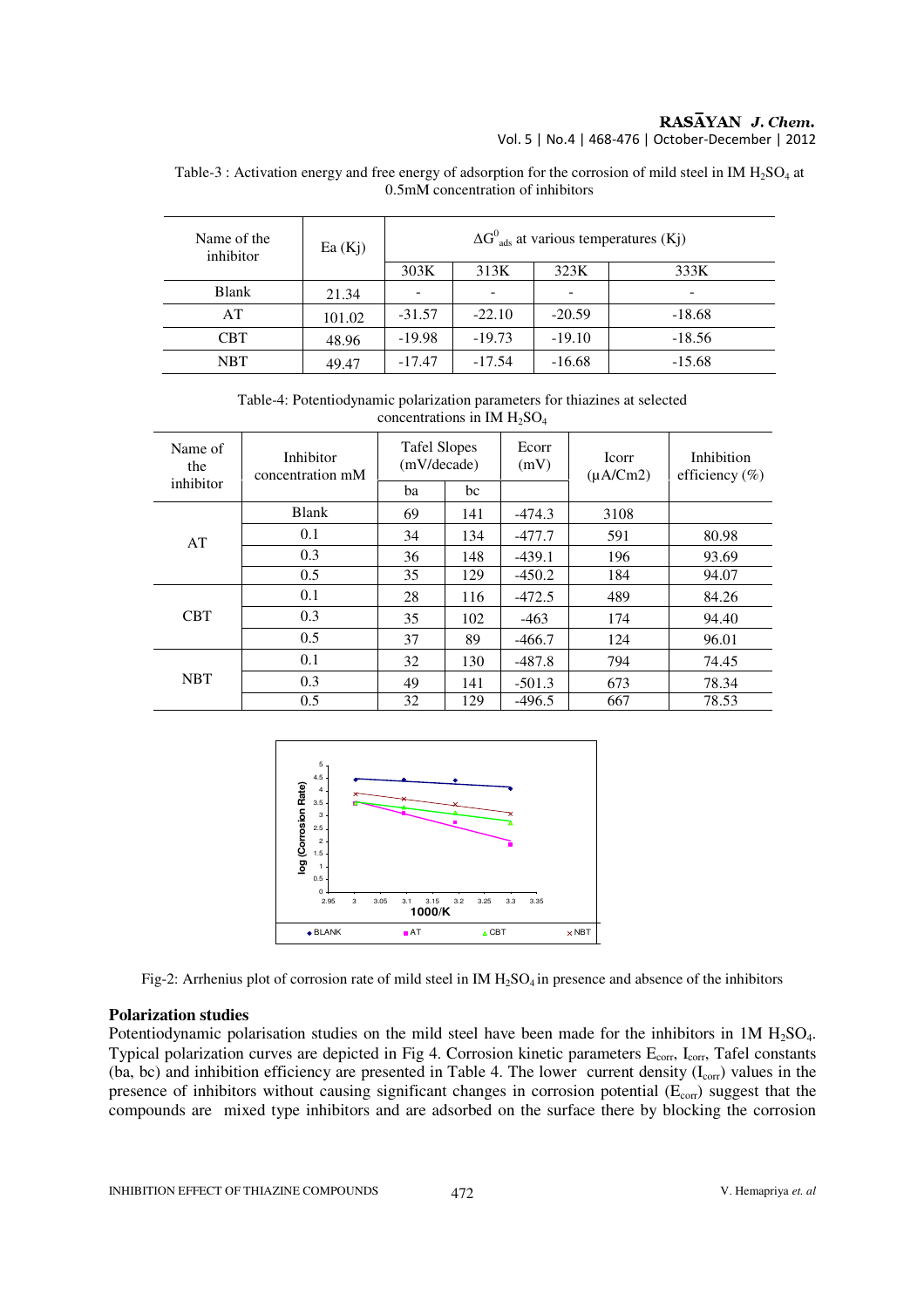reaction. The Tafel constant  $b_a$  and  $b_c$  are both affected and there is no definite trend in the shift of  $E_{corr}$ values. This suggests that the compounds are mixed type inhibitors.



Fig-3: Langmuir's plot of the inhibitors in IM  $H<sub>2</sub>SO<sub>4</sub>$ 

| Name of the<br>inhibitor | Inhibitor concentration<br>mM | Rt (ohm/cm2) | Inhibition<br>efficiency $(\%)$ | Cdl<br>$(\mu A/Cm2)$ |
|--------------------------|-------------------------------|--------------|---------------------------------|----------------------|
|                          | <b>Blank</b>                  | 4.78         |                                 | 23.3                 |
| AT                       | 0.1                           | 35.3         | 86.45                           | 14.1                 |
|                          | 0.3                           | 74.88        | 93.61                           | 11.9                 |
|                          | 0.5                           | 85.46        | 94.40                           | 11.3                 |
| <b>CBT</b>               | 0.1                           | 15.08        | 68.30                           | 16.2                 |
|                          | 0.3                           | 18.82        | 74.60                           | 9.74                 |
|                          | 0.5                           | 73.7         | 93.51                           | 7.77                 |
| <b>NBT</b>               | 0.1                           | 8.5          | 43.76                           | 20.4                 |
|                          | 0.3                           | 18.19        | 73.72                           | 18.1                 |
|                          | 0.5                           | 38.38        | 87.54                           | 13.6                 |

Table-6: Synergistic effect of 1Mm KCl/KBr/KI on the inhibition efficiency of inhibitors in 1M  $H_2SO_4$  by weight loss method at  $30 \pm 1^{\circ}$  C

| Name of the<br>Inhibitar | Inhibitor<br>concentration mM | Inhibition effeciency(%) |                 |                   |                  |  |  |
|--------------------------|-------------------------------|--------------------------|-----------------|-------------------|------------------|--|--|
|                          |                               | without<br>KCl/KBr/KI    | With<br>1mM KCl | With<br>$1mM$ KBr | With<br>$1mM$ KI |  |  |
| AT                       | 0.02                          | 62.35                    | 70.28           | 78.62             | 88.16            |  |  |
|                          | 0.04                          | 85.86                    | 87.83           | 87.17             | 89.74            |  |  |
|                          | 0.06                          | 89.84                    | 90.23           | 93.50             | 94.65            |  |  |
|                          | 0.08                          | 91.32                    | 94.20           | 95.24             | 97.82            |  |  |
|                          | 0.10                          | 94.88                    | 95.64           | 96.18             | 98.14            |  |  |
| <b>CBT</b>               | 0.02                          | 65.62                    | 72.37           | 78.43             | 80.14            |  |  |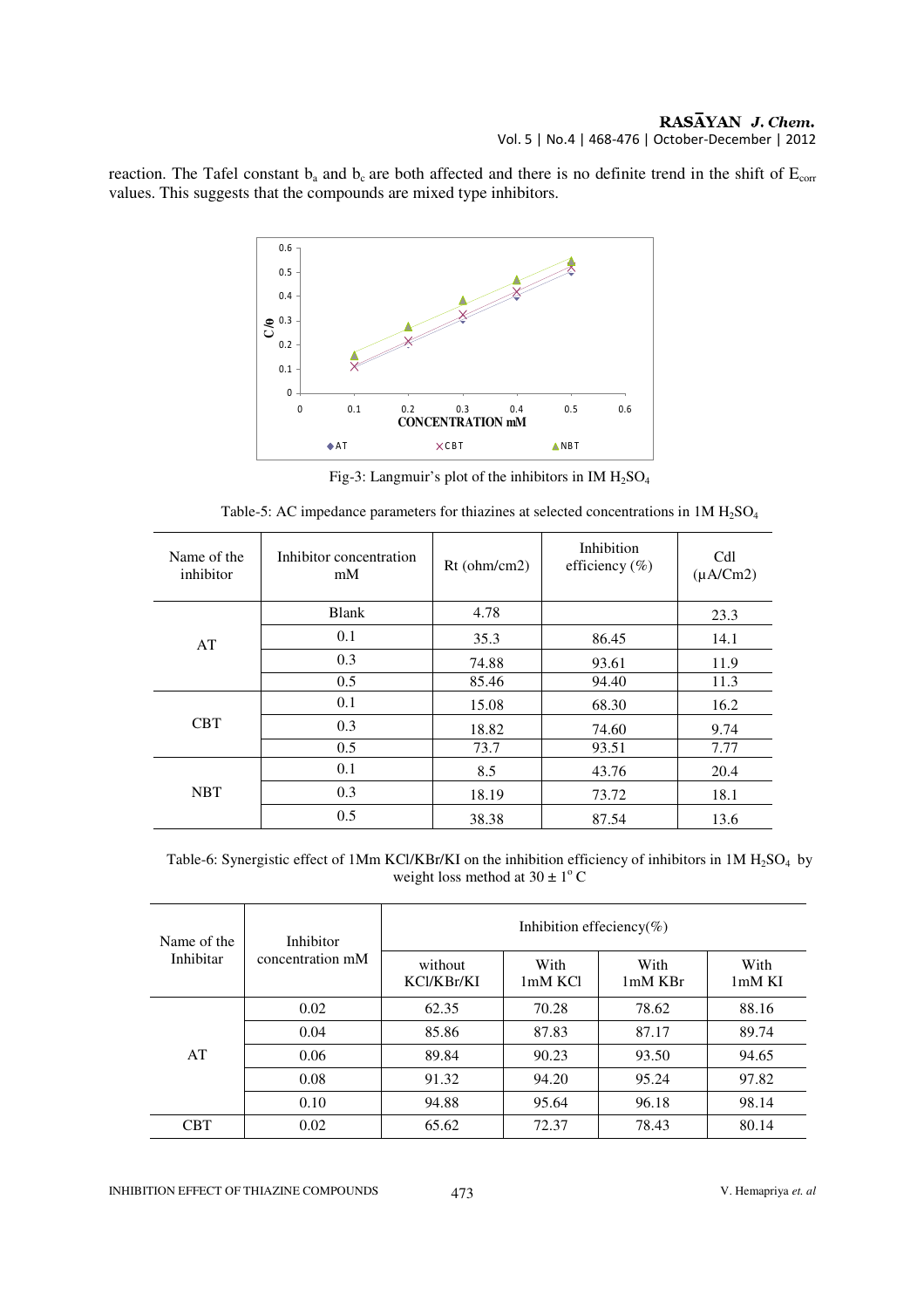|            | 0.04 | 79.14 | 81.54 | 84.65 | 88.76 |
|------------|------|-------|-------|-------|-------|
|            | 0.06 | 84.27 | 86.43 | 89.92 | 90.24 |
|            | 0.08 | 90.23 | 92.44 | 92.86 | 93.15 |
|            | 0.10 | 92.65 | 94.08 | 95.18 | 96.74 |
| <b>NBT</b> | 0.02 | 37.45 | 46.53 | 51.88 | 58.72 |
|            | 0.04 | 44.62 | 59.01 | 57.81 | 60.58 |
|            | 0.06 | 46.53 | 60.28 | 62.16 | 65.72 |
|            | 0.08 | 59.01 | 61.79 | 64.93 | 77.27 |
|            | 0.10 | 64.67 | 65.08 | 66.18 | 86.86 |

RASAYAN J. Chem. Vol. 5 | No.4 | 468-476 | October-December | 2012

#### **Electrochemical Impedance spectroscopy**

Typical Nyquist plots obtained in the absence and presence of different concentrations of the inhibitors are shown in Fig 5. They are semicircle and this may be attributed to the charge transfer reaction. The impedance parameters derived from Nyquist plots are presented in Table 5. From the table it is evident that as the concentration of the inhibitor increases,  $C_{\text{dl}}$  values decrease and  $R_{\text{t}}$  values increase. Decrease of  $C<sub>dl</sub>$  is due to an increase in the thickness of the electrical double layer. This suggests that the inhibitor molecules function by adsorption at the metal solution interface.



Fig-4: Polarization curve for mild steel in IM  $H_2SO_4$  in presence and absence of the AT

#### **Synergistic effect**

The synergistic effect provided by the addition of halide ions such as  $\Gamma$ , Br, and Cl to the solution containing  $1M H<sub>2</sub>SO<sub>4</sub>$  and the inhibitors (AT, CBT, NBT) was studied by weight loss method and the data are presented in Table 6. Analysis of the data reveals that the addition of halides to the inhibitors increases the inhibition at each concentration of the inhibitor tested. This increase in inhibition efficiency shows that the mechanism of the synergistic action is due to the co- adsorption of halides and the inhibitor. The strong chemisorptions of halide ions on mild steel surface make the iron surface to a negatively charged one. Organic compounds containing nitrogen in aqueous acidic solutions may exist either as neutral molecules or cations. The positively charged propagated cations may then be adsorbed by columbic attraction on the metal surface where halide ions are already adsorbed. This leads to more surface coverage and hence greater inhibition<sup>11</sup>. The order of synergism of halide ions with the tested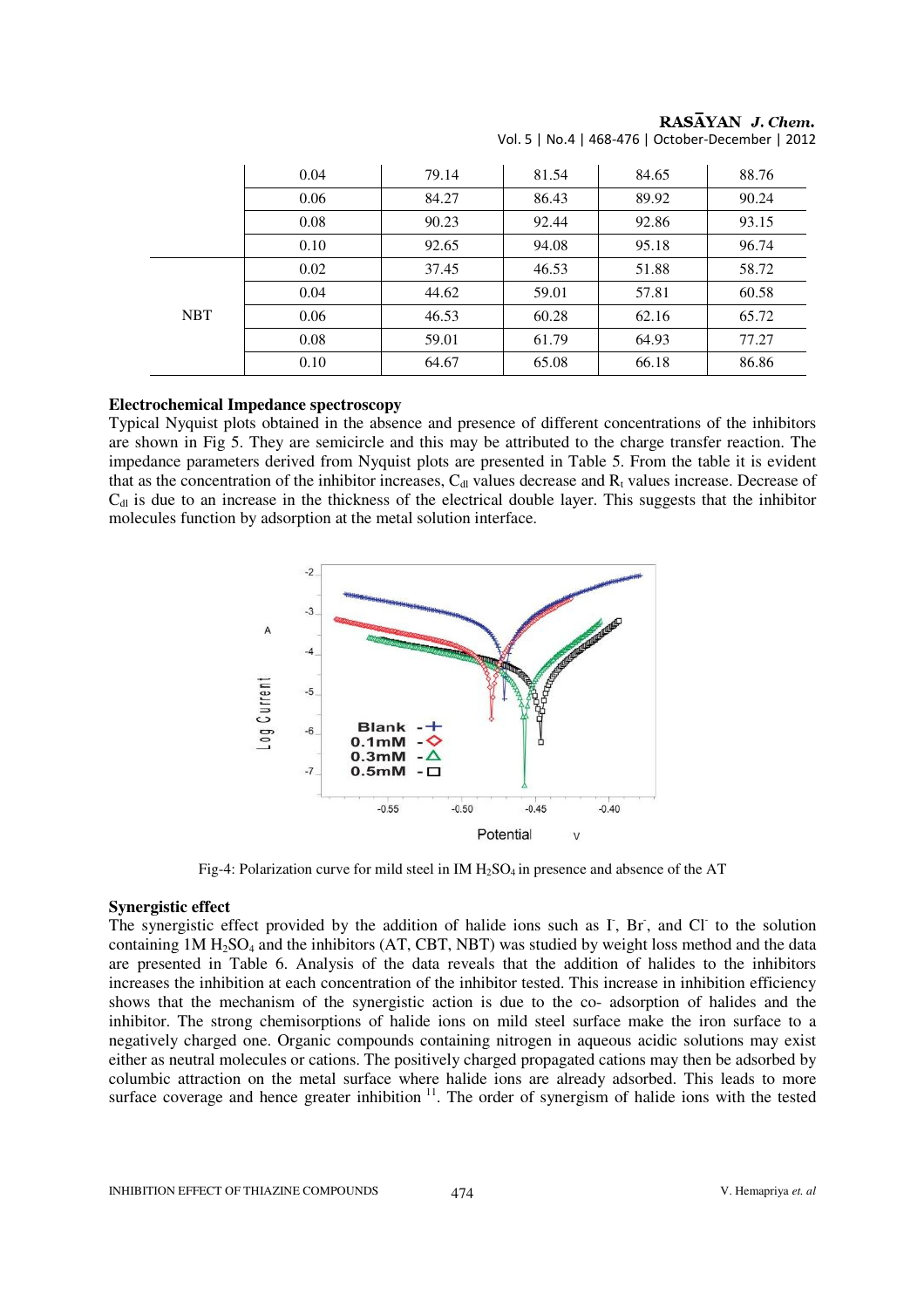#### RASAYAN J. Chem. Vol. 5 | No.4 | 468-476 | October-December | 2012

inhibitors has been found to be  $\Gamma > Br > Cl$ . The reason for better synergism with iodide ion is due to the large size and ease of polarisibility of  $\Gamma$  ion, which facilitates chemisorptions on the iron surface.



Fig-5 : Nyquist diagram for mild steel in IM  $H_2SO_4$  in presence and absence of the AT



Fig.-6: SEM images of steel samples; Absence of inhibitor  $(A)$ , In H<sub>2</sub>SO<sub>4</sub> medium at 0.5mM inhibitor  $(AT)(B)$ 

#### **Scanning electron microscopic studies**

SEM photograph of the metal sample in the presence and absence of inhibitor AT is shown in Fig 6. Close examination of the SEM image revealed that the specimen immersed in the inhibitor solution is in better condition with smooth surfaces compared with those of corroded rough and coarse uneven surfaces of mild steel immersed in 1M sulphuric acid alone. This observation indicated that corrosion rate is reduced by the adsorption of inhibitor molecule on the metal surface as a protective layer  $12$ .

#### **Evaluation of inhibitors**

Inhibition efficiency values obtained for the inhibitors by the three methods shows the following order-

AT>CBT>NBT

All the three inhibitors have the same molecular structure except for the substituents in the phenyl ring at the position 6 of the thiazines.

The best performance of AT may be attributed to the presence of electron releasing  $-OCH_3$  group which enriches the electron density on the phenyl ring and provides an active adsorption centre. The lower